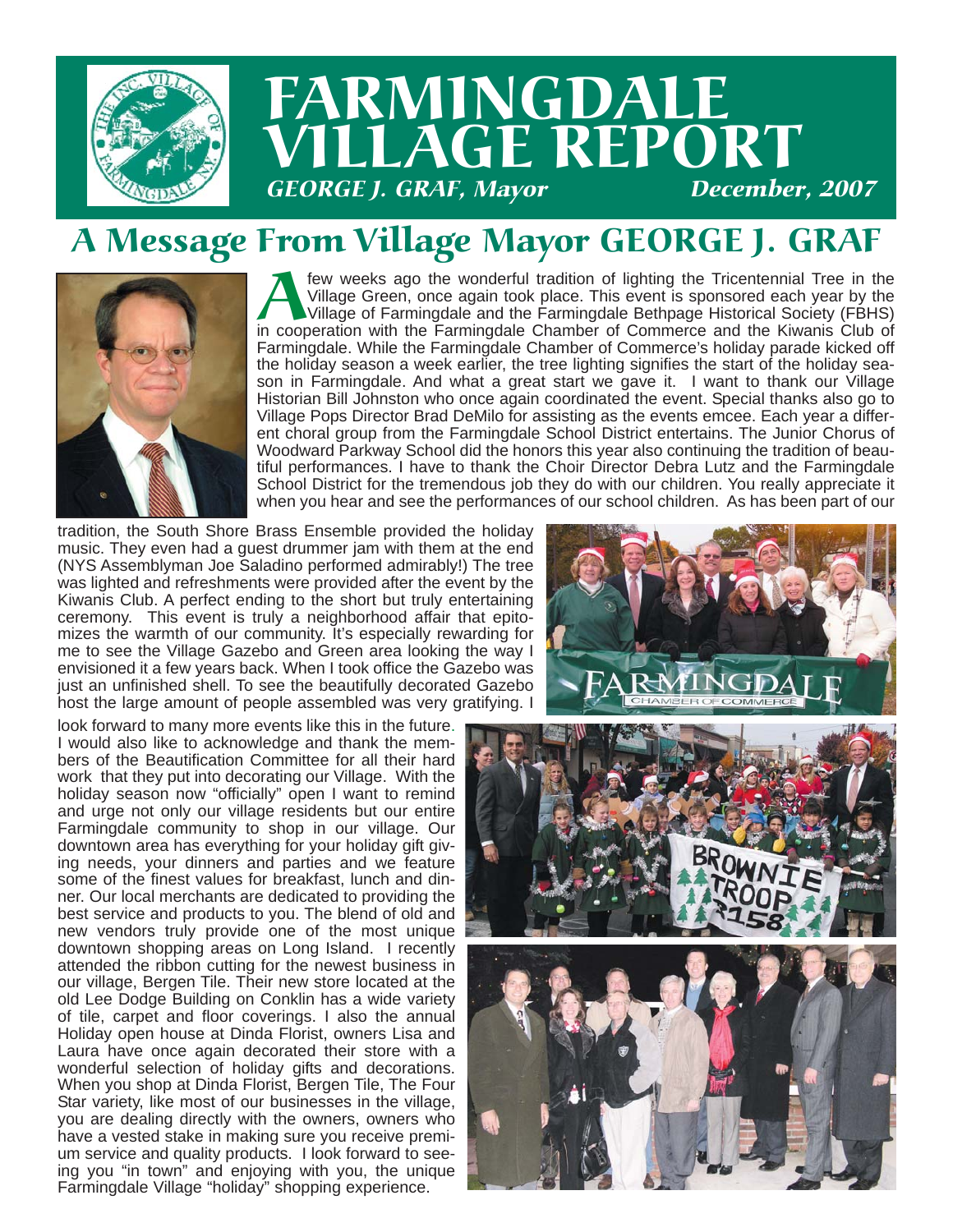#### Romanelli Added to Village Hall Wall of Officials



**Pasquale Romanelli was honored for his 27 years of service to the Village at a recent Trustee Meeting. His photo was added to the Wall of Officials at Village Hall. Mr. Romanelli served from 1972 to 1995 as a Zoning Board member (5 years), as a Village Trustee (12 years) and as Deputy Mayor (10 years).** 

#### Priestly Chiropractic Welcomes New Doctor



**Village of Farmingdale Mayor George Graf attended the welcoming ceremony for Saji Francis, MD that was recently held at Priestly Chiropractic. He will be maintaining office hours at their building at 81 Conklin Street. Dr. Francis is a family practitioner specializing in internal medicine with a holistic approach. Dr Priestly stated,"some patients come to our office for conditions that may also benefit from medical care. Having a doctor that understands the benefit of chiropractic care and has the training and resources of a medical professional is an asset and a convenience to our patients". Pictured l-r: Dr. Chris Wider, Dr. Walter Priestly, Karen Ciorciari, Dr. Saji Francis, Mayor Graf and Alexandra Laudisio .**

#### Bergen Tile & Carpet **Center Opens on Conklin**



**Pictured: l-r Village of Farmingdale Trustee George Starkie, Bergen Tile President Hal Fuchs, Jane Fuchs, Village of Farmingdale Mayor George Graf and Village Trustee Patricia A. Christiansen are shown at the recent ribbon cutting for the new Bergen Tile & Carpet Center located at 330 Conklin Street (the former Lee Dodge building). Bergen Tile has been operating their three other stores since 1959. They have a full line of tile and carpet**

### Ron Craig Speaks at Smart Growth Summit



**Village Building Department Superintendent Ron Craig was a guest speaker at 6th Annual Smart Growth Summit presented by Vision Long Island. The comprehensive land use conference brought Long Island's leaders and experts together to address issues of smart growth and Livability. Ron presented a segment on Codes & Regulating Plans: From Vision to Implementation.**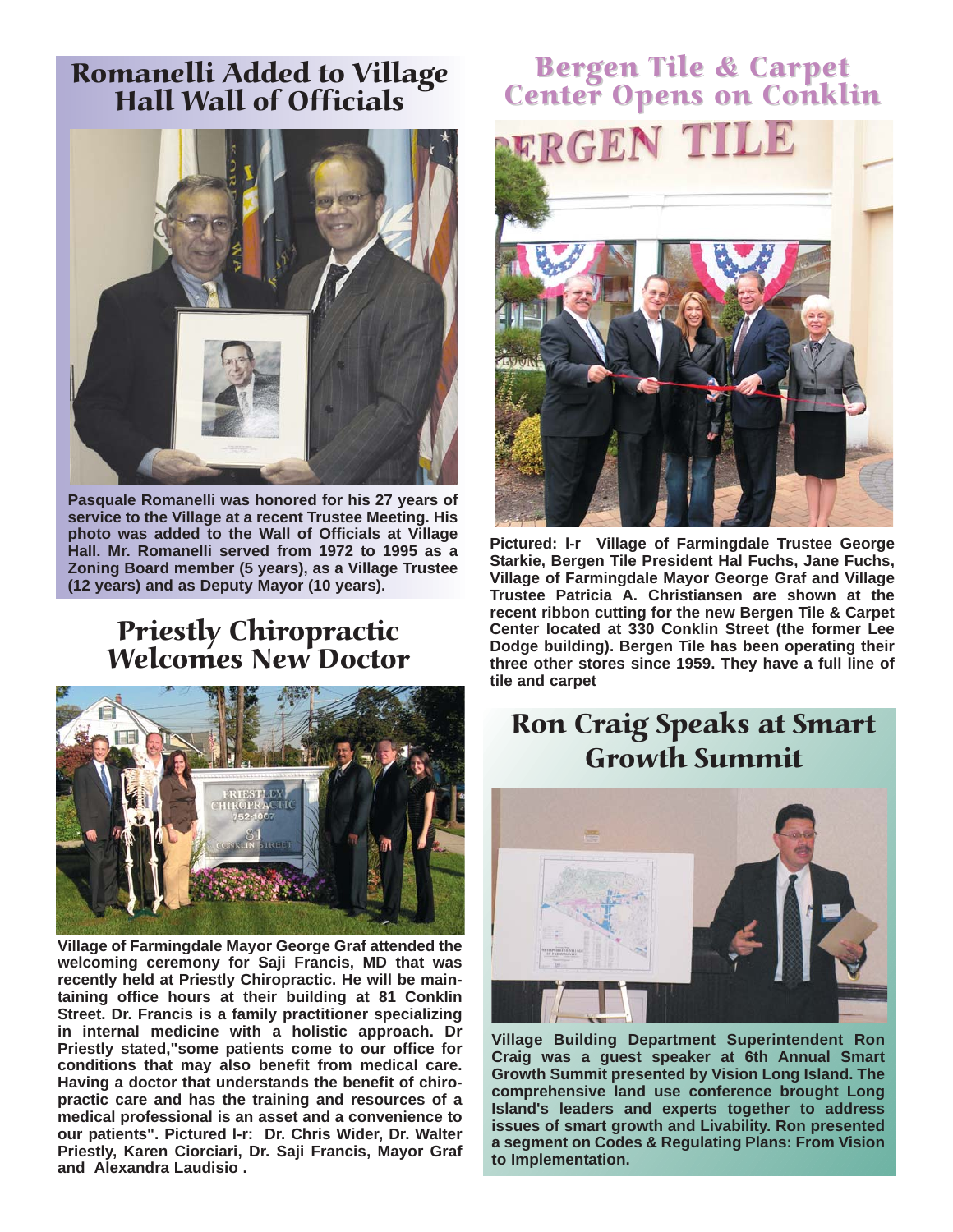# Beautification Committee Decorates Village

Despite brisk wind, freezing temperatures and snow flakes, spirits were high as members of the Village Beautification Committee gathered together on several nights, three Saturday mornings and a couple weekday afternoons preparing our Village for the Holiday Season. Beginning with making bows, they hung lit garland at the Gazebo, fresh green roping and bows along the new fence and decorated the



lampposts at Village Green all in time to celebrate the Tri-Centennial Tree lighting. For the next project, members of the Committee, hung roping and bows at the train station and placed fresh greenery at all the signs throughout the Village. Members could be seen standing on ladders placing festive decorations in the baskets located at the street signs on Main Street as well as hanging our new wreaths on the lamp posts. One Saturday morning the Committee was joined by members of the High School National Honor Society as lights were strung on the forty trees that we see along Main Street. The festive decorations at the entrance to the parking lot, the Gazebo/sign located at

the Melville Road triangle and the sign on Merritts Road are in the true holiday spirit welcoming all to Farmingdale Village. At darkness looking at the three trees in the Gazebo with their white lights truly captures the beauty of the season. All of this was made possible through the time and effort of Karen Bensen, Carol & Bruce Budinoff, Joe Carosella, Debbie Catrone, Ted Dorfmeister, Kathy Norjen, Michael O'Brien, Jim & Jean Orobona, Maria Ortolani, Cheryl & Nick Parisi, Ellen Pence, Nancy Peteka, Maria Richer, Loda Romanelli, Joanne Romano, Fran Rotundo, Mary Salzano, Patti Starkie, Val Thieke, Judy Vilas and Trustees Butch Starkie and Pat Christiansen. Thanks also



to members of the Village's Department of Public Works who hung the lights on the Bi-Centennial Tree and the tree at the entrance to Parking lot as well as the tree at Merritts Road. The spirit of the season is very evident in the Village of Farmingdale!

#### NATURAL GAS PROGRAM AVAILABLE TO VILLAGE RESIDENTS

Mayor Graf & the Trustees would like to remind you about an exciting new natural gas supply program that is being offered by the Nassau County Villages Officials Association (NCVOA) and Econnergy Energy Company, Inc. Econnergy can get you:

- Competitive variable natural gas rates.
- A 1.9 cent/therm Merchant Function Backout Credit.
- A 10% rebate on your highest month's supply bill.
- The same reliable service from KeySpan.

You will receive the application and information in the mail. If you have additional questions about the NCVOA' s natural gas program with Econnergy, please contact Econnergy's knowledgeable customer service staff at 877-893-6374, Monday-Thursday, between 9 a.m. and 8 p.m. and on Friday between 9 a.m. and 6 p.m. You can also obtain additional information about Econnergy and this program at www.econnergy.com/NCVOA.